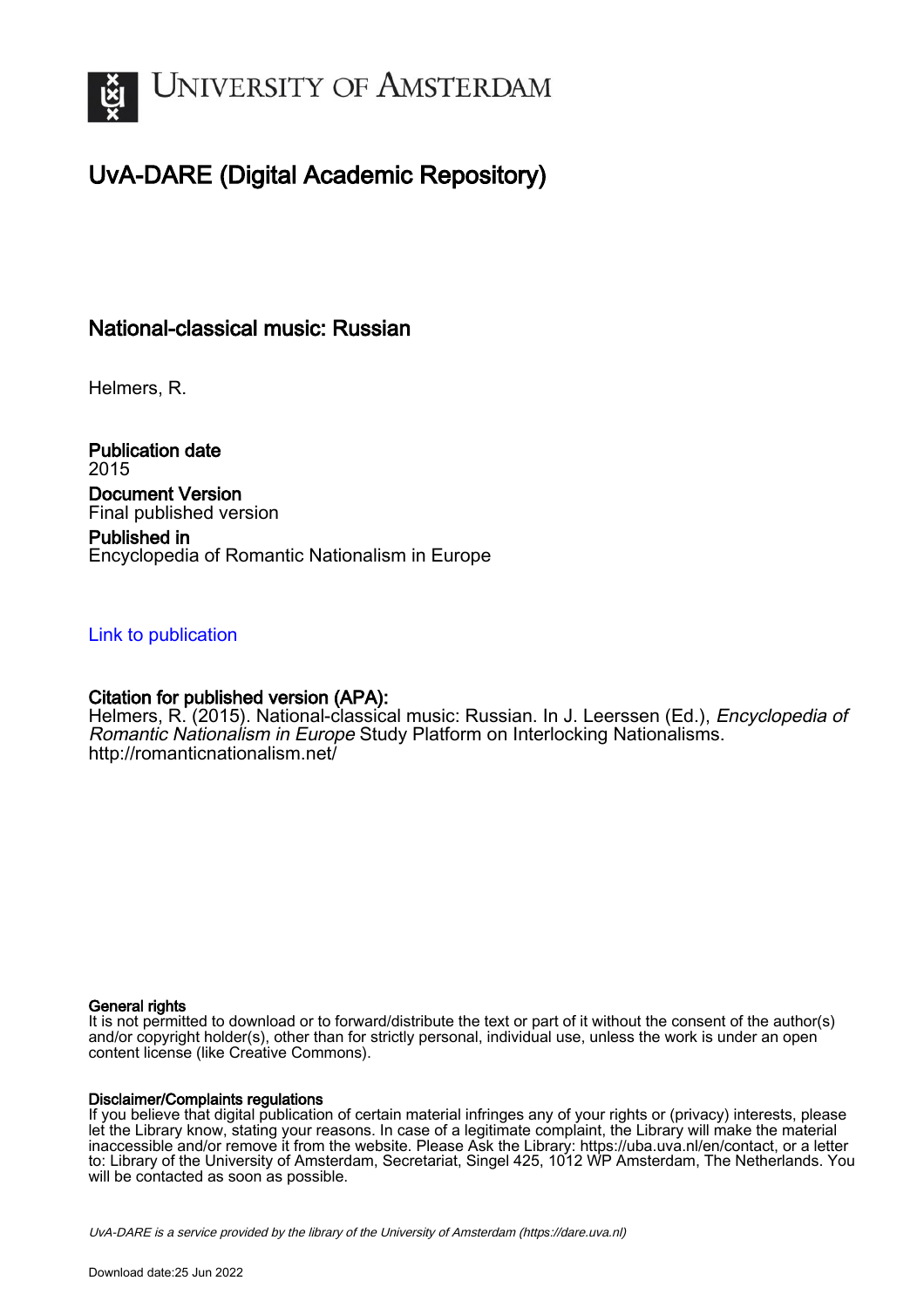# **Encyclopedia of Romantic Nationalism in Europe**

# **National-classical music: Russian**

## Author: Helmers Rutger

Throughout the eighteenth century, and for a considerable part of the nineteenth, secular art music in Russia was a Western import, practiced predominantly by foreign musicians. It acquired a permanent presence when Empress Anna installed an Italian opera troupe at her court in 1735, and eventually talented Russian subjects (Vasilij Paškevič, Maksim Berezovskij, Dmitrij Bortnjanskij, Jevstignej Fomin) would receive tuition in musical composition from these court musicians or were sent to Italy for training. Meanwhile the interest in local folk music came early in the wake of Herder, as is witnessed by early collections as that of Nikolaj L'vov and Ivan Prač (1790). This interest found its way into the vernacular music theatre in the late eighteenth and early nineteenth centuries (comic opera, vaudeville or *Singspiel*) in which the lower-class characters were traditionally represented by folksy music, and in which the inclusion and imitation of Russian folk music contributed a distinctive native element. During the early decades of the 19th century, it was fashionable to compose so-called "Russian songs", pseudo-folksongs for the drawing room, and this genre was cultivated by popular romance composers such as Aleksandr Aljab'jev (1787–1851) and Aleksandr Varlamov (1801–1848). Composers also began to address more serious subjects in stage works on national themes, as in Ivan Susanin (1815) by the Venetian-born Catterino Cavos. Romanticism made its appearance in Russian music particularly through the works of Aleksej Verstovskij (1799–1862), whose main model for serious and magical opera was Carl Maria von Weber.

Although Verstovskij's most successful opera *Askold's Tomb* (1835) remained popular throughout the century, his name is now largely forgotten in favour of his contemporary Mihail Glinka, whose first opera *A Life for the Tsar* (1836) – on the same subject as Cavos's *Susanin* – has been canonized as Russia's first truly national opera. It appealed to the authorities because of its embodiment of the doctrine of Official Nationality, and it was embraced by the intelligentsia and fellow musicians for its exceptional musical and dramatic qualities, and for raising Russian music "to the level of tragedy", as the writer Vladimir Odoevskij (1803–1869) put it.

This singular accordance between state interests, aristocratic audiences and native musicians was not easily repeated. After Glinka's second opera *Ruslan and Ljudmila* (1842) failed to satisfy both nationalist and dramatic expectations, Nicholas I attracted several international stars to form an 1843 Italian opera troupe in St Petersburg, which replaced the Russian Opera as the most prestigious musical institution in the capital. In the ensuing decades, Russian composers tended to define themselves in opposition to this heavily-subsidized foreign competition. The only Russian operas worthy of mention in the subsequent decades are Aleksandr Dargomyžskij's *Rusalka* (1857) and Aleksandr Serov's *Judith* (1863) and *Rogneda* (1865).

With the aim of improving musical life in Russia and raising the social status of musicians in the Empire, the piano virtuoso Anton Rubinstein (1829–1894) enlisted the support of Grand Duchess Elena Pavlovna and founded the Russian Musical Society (1859), which offered frequent symphonic concerts, and which paved the way for the St Petersburg Conservatory (1862). Both these institutions would also have branches in Moscow, led by Rubinstein's brother Nikolaj (1835–1881).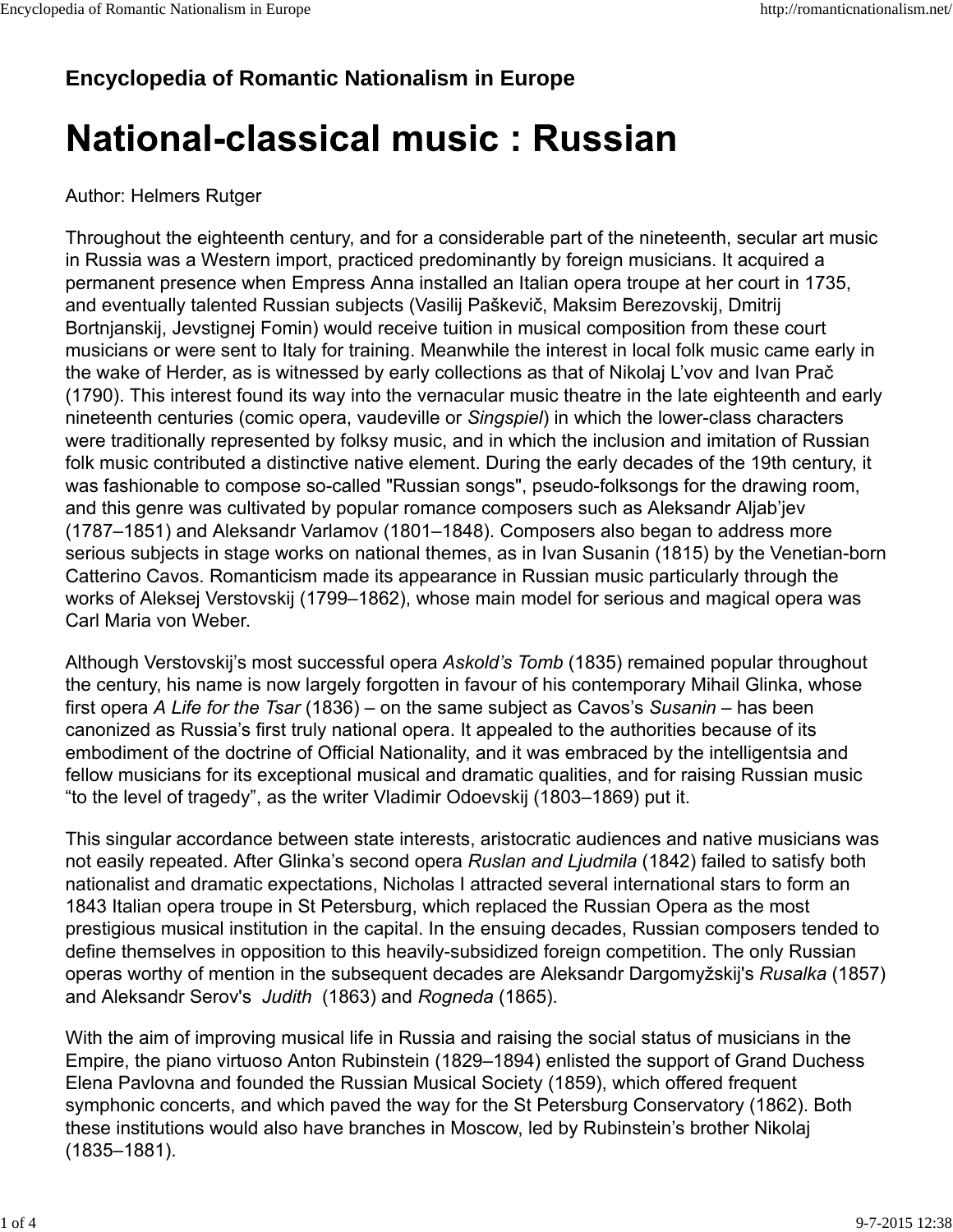Regardless of the undeniable boost to Russian musical life, Rubinstein's initiatives met with fierce opposition from the upcoming generation of dilettante and self-taught composers, whose opportunities were threatened by the new institution. Besides Serov, the most prominent opponents of the Conservatory were the members of the "Mighty Handful" (*Mogučaja kučka* [Могучая кучка], also known as "The Five" or the "New Russian School"). This circle had formed between 1856 and 1862 around the pianist-composer Milij Balakirev, and included the dilettante composers César Cui (1835–1918), Modest Musorgskij, Nikolaj Rimskij-Korsakov and Aleksandr Borodin. The main spokesmen for this group were Cui, who was active as a music critic, and the librarian Vladimir Stasov. Stasov's tireless activity as a critic, polemicist, and historian and, for the foreign audiences, Cui's influential essay *La Musique en Russie* (Paris, 1880), contributed to the canonization of Glinka, Dargomyžskij and the Mighty Handful as the authentic lineage of Russian music at the expense of Glinka's contemporaries, Serov, Rubinstein, and Pëtr Čajkovskij. Rubinstein was effectively discredited as a composer of national music, although he composed several symphonic and dramatic works on national Russian themes. Čajkovskij, who was among the first graduates of the Conservatory (1865), emerged as the most successful composer of his generation and would not be denied a place in the national canon, but critical opinion in the West has long been affected by the reproach of lacking in Russian authenticity.

Due to their divergent interests, the Balakirev circle fell apart in the early 1870s. Although Stasov and Cui continued to define the group in opposition to the Conservatory, this was already an anachronism by the time its junior members enjoyed their greatest successes: in 1871, Rimskij-Korsakov was appointed a professor at the St Petersburg Conservatory and would himself become an ardent advocate of what Stasov condemned as "textbook learning". In the mid-1880s, a new circle emerged around the timber merchant Mitrofan Beljaev, which did not include Stasov or Balakirev, and of which Rimskij-Korsakov would soon be the most prominent member. With its large overlap with conservatory personnel and the support of Beljajev's own publishing house, this circle would represent an established, institutionalized, and increasingly conservative national school of music beyond any status the Mighty Handful had ever had.

For most of the 19th century, opera was the most important genre in the definition of Russian national music. In symphonic music, Glinka's artful combination of two folksongs in *Kamarinskaja* (1848) was an important model, praised by Čajkovskij and emulated in Russian overtures by Balakirev and Rimskij-Korsakov. Some famous composers also acted as folk song collectors and editors: Balakirev compiled his own collection through field work; Rimskij-Korsakov and Čajkovskij acted as editors and harmonizers. Composers trained in the modern Western tonal system, harmony and counterpoint usually restricted themselves to the use or imitation of the tunes of folk music and made only limited use of, or indeed remained oblivious to, many other details of Russian folk performance, such as the practice of improvised heterophony, which could only be accurately reproduced after the advent of recording technology. Instead of strict emulation, one finds a tendency towards loose theorizing and cultivation of features that could distinguish Russian music from the West, as for instance in the writings of Odoevskij, who envisioned a Russian music free from "Western" chromaticism, dominant sevenths or leading tones – ideas which were never fully adopted in musical practice but were undoubtedly influential.

Russian fairytale, legend, and medieval and early-modern history furnished the majority of subjects for Russian compositions throughout the century. Russian musicians, generally continued to turn to older writers and poets for inspiration, particularly Puškin, whose work was exhaustively mined for lyrics and subjects.

The depiction of the Orient has a prominent place in the Russian repertoire; Stasov pointed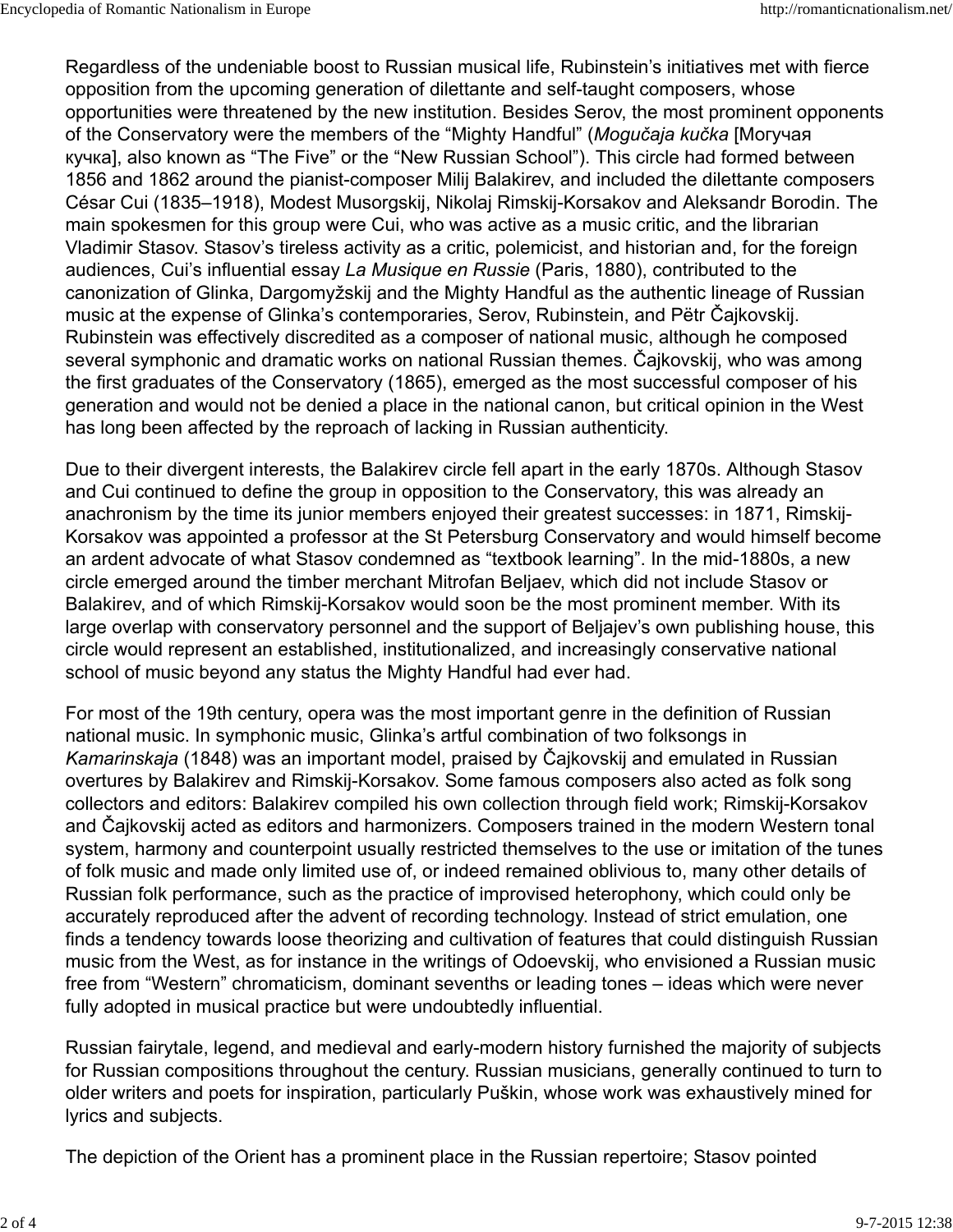out Orientalism as of its four defining features (the others being striving for the national, independent thought, and a penchant for programme music). The prominence of the "oriental style" in Russian music is understandable given Russia's imperial/colonial interests in the Caucasus and Central Asia, but as Stasov's writings show, it could also be used to define Russian music vis-à-vis the West.

In the early 20th century, interest in the notion of national music waned. At the death of Balakirev in 1910, the critic Vjačeslav Karatygin even spoke of the 'de-nationalization' of Russian music. Yet even after the Bolshevik Revolution, Romantic nationalism had far from run its course: under Stalin, Glinka and the Mighty Handful again became obligatory models not only for Russian composers, but also for the national music of many other Soviet republics.

Word Count: 1275

Cui, César; 1880. *La musique en Russie* (Paris:)

Frolova-Walker, Marina; 2003. "The disowning of Anton Rubinstein", in: *«Samuel» Goldenberg and «Schmuyle»: Jüdisches und Antisemitisches in der russischen Musik*, ed. E. Kuhn, J. Nemtsov, A. Wehrmeyer (Berlin: E. Kuhn) 19-60

Frolova-Walker, Marina; 2007. *Russian music and nationalism from Glinka to Stalin* (New Haven: Yale UP)

Helmers, Rutger; 2011. *Not Russian enough: The negotiation of nationalism in nineteenth-century Russian opera* (doctoral thesis; Utrecht: Utrecht University)

Karatygin, Vjačeslav Gavrilovič; 1910. "M.A. Balakirev", *Apollon* 10: 49–50.

Odoevskij, Vladimir Fëdorovič; 1956. *Muzykal'no-literaturnoe nasledie* (ed. G.B. Bernandt Moscow: Muzgiz)

Ridenour, Robert C.; 1981. *Nationalism, modernism, and personal rivalry in nineteenth-century Russian music* (Ann Arbor: UMI Research P)

Stasov, Vladimir; 1882-1883. "Naša muzyka za poslednie 25 let", in: *Stat'i o muzyke* (1974-1980; Moscow: Muzyka), 3. 143–197

Taruskin, Richard; 1996. *Stravinsky and the Russian traditions: A biography of the works through «Mavra»* (Berkeley, CA: U of California P)

Taruskin, Richard; 1997. *Defining Russia musically: Historical and hermeneutical essays* Princeton UP)

Taruskin, Richard; 2001. "Nationalism", in: *The new grove dictionary of music and musicians*, ed. S. Sadie, J. Tyrrell (London: Macmillan), 17. 689–706

# **@@@**

All articles in the *Encyclopedia of Romantic Nationalism in Europe* edited by Joep Leerssen are licensed under a Creative Commons Attribution-NonCommercial-ShareAlike 4.0 International License.

Permissions beyond the scope of this license may be available at http://www.spinnet.eu.